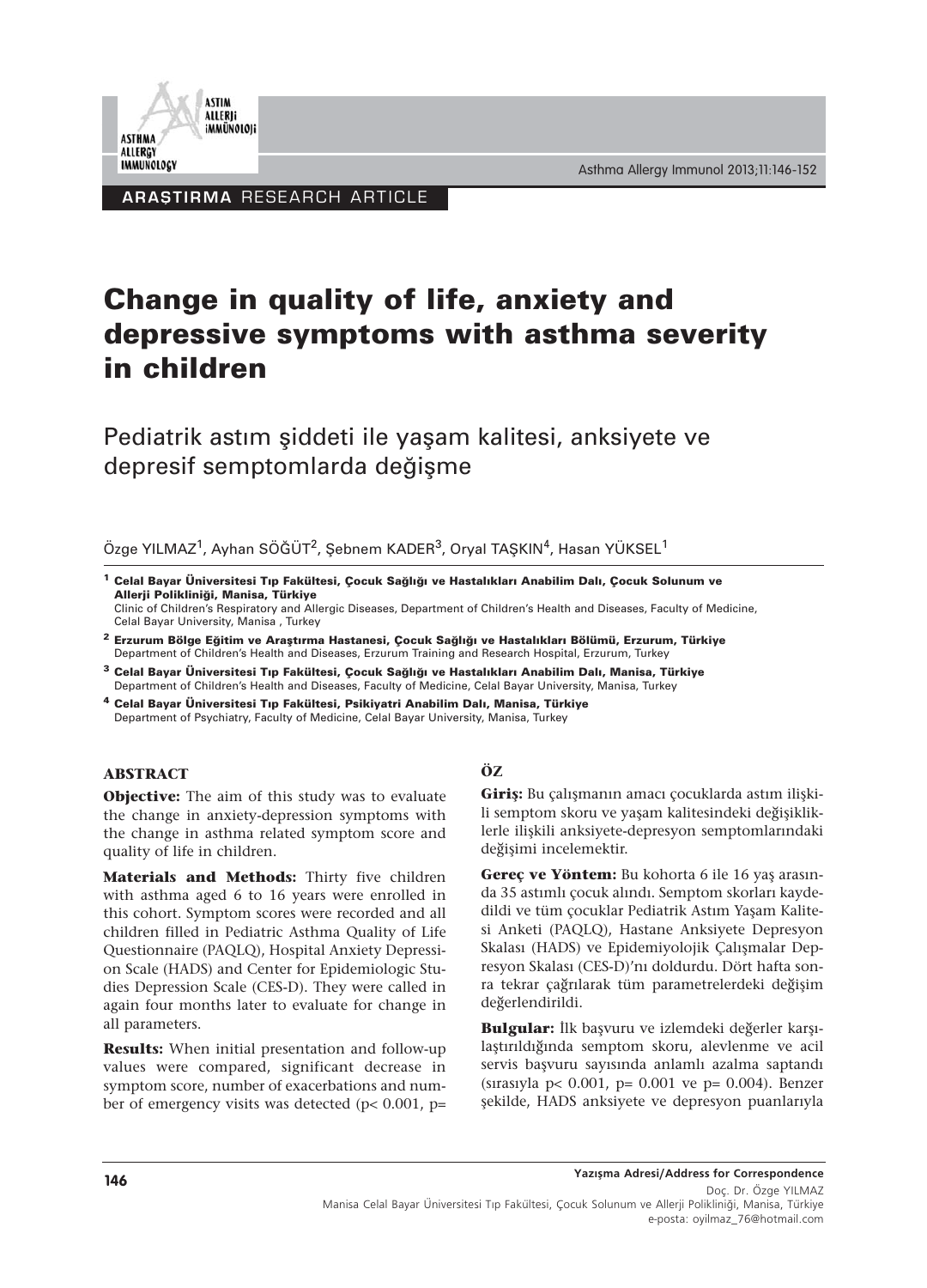0.001 and p= 0.004 respectively). Similarly, HADS anxiety and depression scores as well as CES-D score improved significantly at follow-up when compared to the initial presentation ( $p$ < 0.001,  $p$ = 0.001 and p< 0.001 respectively). Change in symptom score was significantly correlated with changes in CES-D score as well as PAQLQ symptom, emotion and total scores (r=  $0.39$  p=  $0.04$ , r=  $-0.57$  p<  $0.001$ ,  $r= -0.66$  p< 0.001,  $r= -0.66$  p< 0.001 respectively). Change in PAQLQ total score demonstrated significant negative correlation with the change in HADS anxiety score (r=  $-0.42$ , p= 0.02).

**Conclusion:** Improvement in asthma symptoms and QoL is associated with improvement in depression-anxiety symptoms.

*(Asthma Allergy Immunol 2013;11:146-152)*

**Key words:** Asthma, anxiety, depression, quality of life, children

Received: 01/07/2013 • Accepted: 10/08/2013

birlikte CES-D puanı da ilk başvuruya göre kontrolde belirgin iyileşti (sırasıyla p< 0.001, p= 0.001 ve p< 0.001). Semptom skorundaki değişiklik, CES-D puanıyla beraber PAQLQ semptom, duygu ve total puanlarındaki değişikliklerle belirgin koreleydi (sırasıyla r= 0.39 p= 0.04, r= -0.57 p< 0.001, r= -0.66 p< 0.001, r= -0.66 p< 0.001). PAQLQ total puanındaki değişiklik HADS anksiyete skoruyla anlamlı negatif korelasyon gösterdi (r= -0.42, p= 0.02).

**Sonuç:** Çocuklarda astım semptomları ve yaşam kalitesindeki iyileşme depresyon-anksiyete semptomlarında düzelmeyle ilişkilidir.

*(Asthma Allergy Immunol 2013;11:146-152)*

**Anahtar kelimeler:** Astım, anksiyete, depresyon, yaşam kalitesi, çocuk

Geliş Tarihi: 01/07/2013 • Kabul Ediliş Tarihi: 10/08/2013

## INTRODUCTION

Asthma can impair children's participation in play and lead to social, emotional, and school performance consequences. Patients with asthma demonstrate higher risk for emotional and behavioral problems including depression and anxiety than healthy children<sup>[1-3]</sup>. Psychological disorders may interfere with patients' development of coping strategies and result in worse quality of life  $(QoL)^{[2,4]}$ . Previous studies also have identified an association between asthma severity and psychological disorders such as depression, anxiety, and post-traumatic stress disorder[5-8].

Quality of life measures are frequently used to assess outcomes in children with asthma, and especially asthma-specific QoL measures are correlated with disease severity<sup>[9]</sup>. QoL is a multidimensional issue and includes physical functioning, somatic sensation, and social and emotional wellbeing $[10]$ . QoL worsens as the severity of asthma increases and is worse in patients with uncontrolled asthma<sup>[9,11]</sup>. Uncontrolled asthma influences daily functioning and it is associated with worse QoL outcomes<sup>[2,11]</sup>. Many previous cross-sectional studies have indicated

that worse asthma-related QoL is associated with increased levels of depression and anxiety in both pediatric and adult patients<sup>[6-8]</sup>. Therefore, it is essential to assess both asthma severity and depression-anxiety longitudinally to help determine how these problems interact.

The aim of this study was to evaluate the correlation between longitudinal change in asthma-related symptoms and change in anxiety-depression symptoms and quality of life in children with asthma.

## MATERIALS and METHODS

## Study Sample

Thirty five (20 male, 15 female) children aged between 6 and 16 years with newly diagnosed asthma were enrolled in the study consecutively. Diagnosis of asthma was based on history of recurrent cough and wheezing with prolonged expiration time that regressed with short-acting bronchodilator therapy, beta-2 agonist<sup>[12]</sup>. Children with any other chronic disease or doctor diagnosed psychiatric disease, as well as the ones who did not agree to participate, were excluded. Seven children were lost to follow-up during the study period.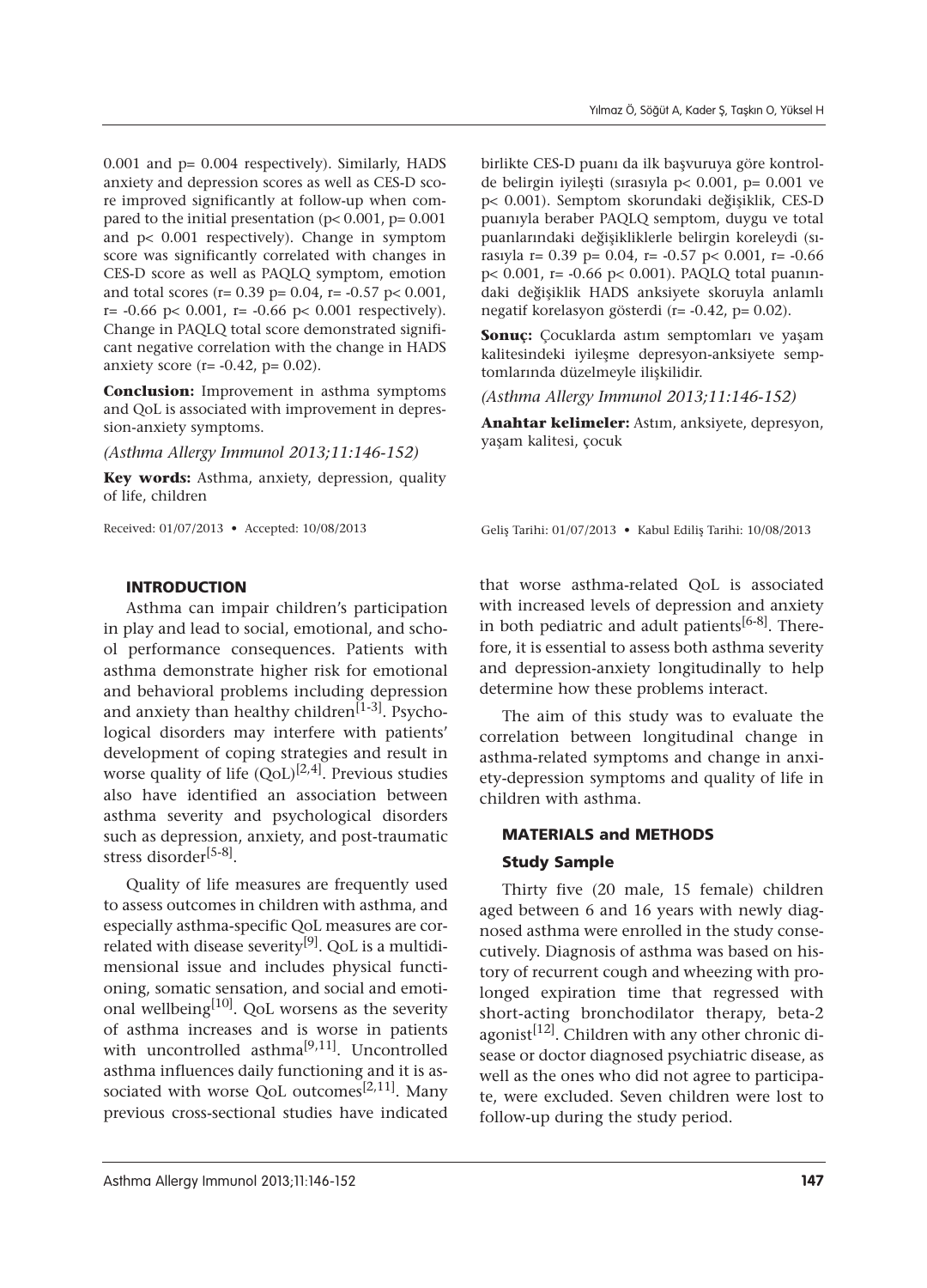## Study Design and Ethical Approval

This is a cohort study. The study was approved by the Institutional Review Board of the Celal Bayar University Medical Faculty and informed consent was signed by parents of all the children.

#### Data Collection

All children diagnosed with asthma and started on controller medications in our Pediatric Allergy and Pulmonology Department were enrolled in the study consecutively. Demographic and disease characteristics of the children were recorded, including age, gender, duration of asthma symptoms before diagnosis, number of exacerbations, days of bronchodilator and/or systemic steroid requirement, days of hospitalizations, and number of emergency visits during the previous two month period. All children filled in the following questionnaires under the supervision of a pediatrician in the allergy clinic: Patient Reported Asthma Symptom Score, Pediatric Asthma Quality of Life Questionnaire (PAQLQ), Hospital Anxiety Depression Score (HADS), and Center for Epidemiological Studies Depression Scale (CES-D). Patients were called in again four months later to evaluate for the change in all the parameters. Disease characteristics and patientreported symptom score were recorded again, and all the questionnaires were repeated.

#### Patient-Reported Asthma Symptom Score

The asthma symptom score used in this study included five items reflecting chronic asthma symptoms: dyspnea, tightness in chest, daytime wheeze, nocturnal wheeze, and daily performance during the previous three-month period<sup>[13]</sup>. Items were scored from 0 to 3 as the severity increased. Total score was expressed as the sum of all the scores of the items and ranged from 0 to 15.

## Pediatric Asthma Quality of Life Questionnaire

The PAQLQ is a disease-specific quality of life questionnaire developed by Juniper et al. in English<sup>[14,15]</sup>. This study used the version previously translated to Turkish and validated $[16]$ . The PAQLQ is a 23 item questionnaire grouped into "symptoms," "emotional function," and "activity limitations" domains $^{[17]}$ . Each of the items is rated using a Likert-type scale ranging from 1 to 7, where higher scores indicate less impairment. Individual items within the PAQLQ are equally weighted. Domain scores are expressed as the mean score per item in each domain. Symptoms domain include 10 items, emotional function domain and activity limitations domains include 8 and 5 items respectively.

## Hospital Anxiety-Depression Scale (HADS)

The HADS questionnaire, generated by Zigmond et al., was used to evaluate anxiety and depression status. Turkish validity of this scale was done by Aydemir et al.<sup>[18,19]</sup>. The HADS includes 14 questions, eight of which are scored from 3 to 0 and six from 0 to 3. The anxiety sub-score is measured by adding seven items, and the depression sub-score is calculated by adding the remaining seven items. Higher scores indicate higher depression and anxiety.

## Center for Epidemiologic Studies Depression Scale (CES-D)

The CES-D is a 20-item questionnaire. Each item addresses depressive symptoms during the previous week, and scores range from 0 to 3. Total score is calculated by summing the scores for individual items and ranges from 0 to 60. Higher scores indicate higher depressive symptomology<sup>[20]</sup>. The questionnaire has been translated into Turkish.

## Statistical Analysis

Statistical analyses were performed using the SPSS 13.0 statistical software package (Chicago IL). Paired samples t-test was used to compare questionnaire scores and disease parameters between initial presentation and follow-up.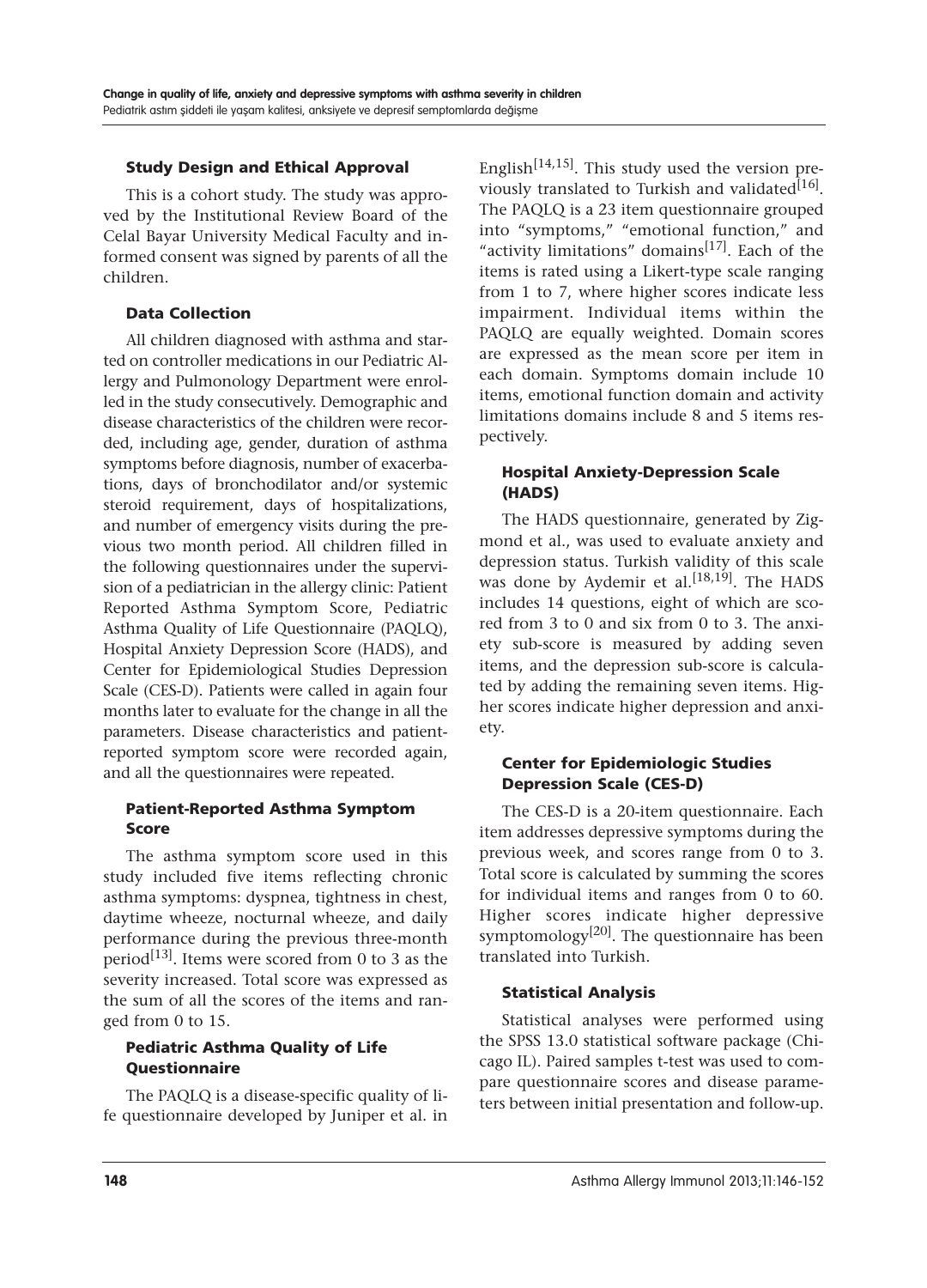Pearson's correlation analysis was performed for the change in symptom score and questionnaire scores.

#### RESULTS

#### Characteristics of the Study Population

Mean age of the children included in the study was 9.0 years, with a standard deviation of 2.7 years. Mean age at the onset of asthma symptoms was  $3.8 \pm 3.1$  years. During the previous two-month period, mean days of inhaled bronchodilator and systemic steroid requirement were  $2.6 \pm 3.3$  and  $0.9 \pm 1.4$  days, respectively. Mean number of asthma exacerbations was  $1.4 \pm 1.2$ , and mean number of hospitalization days was  $0.4 \pm 1.0$ . Mean number of times presenting to the emergency department was 0.9 ± 1.4. Mean patient-reported asthma symptom score was  $5.4 \pm 3.3$  at initial presentation (Table 1).

## Comparison of Patient Reported Asthma Symptom Score, PAQLQ Scores, HADS Scores, and CES-D Scores at Initial Presentation and at Four Months' Follow-Up

Comparison of initial presentation and follow-up values revealed a significant decrease in symptom score  $(5.4 \pm 3.3 \text{ vs. } 1.3 \pm 1.6)$ , respectively, p< 0.001). Moreover, number of exacerbations and number of emergency visits had dec-

**Table 1. Demographic and disease characteristics of the study population at enrollment (n= 35)**

|                                       | Mean ±<br><b>Standard deviation</b> |
|---------------------------------------|-------------------------------------|
| Age (years)                           | $9 + 27$                            |
| Disease duration (days)               | $38 + 31$                           |
| Symptom score                         | $5.4 \pm 3.3$                       |
| Number of exacerbations*              | $1.4 \pm 1.2$                       |
| Days of bronchodilator requirement*   | $26 + 33$                           |
| Days of systemic steroid requirement* | $09 + 14$                           |
| Days of hospitalization*              | $0.4 \pm 1.0$                       |
| Number of emergency visits*           | $0.9 \pm 1.4$                       |
| *During previous two month period.    |                                     |

reased at follow-up visit when compared to the initial presentation  $(1.4 \pm 1.3 \text{ vs. } 0.3 \pm 0.9)$ , p= 0.001, and  $0.9 \pm 1.4$  vs.  $0.1 \pm 0.2$ , p= 0.004, respectively). Similarly, HADS anxiety and depression scores and CES-D score decreased significantly at follow-up when compared to the initial presentation ( $p$ < 0.001,  $p$ = 0.001 and  $p$ < 0.001 respectively). PAQLQ activity, symptoms, emotions, and total scores displayed a significant increase at follow-up when compared to the initial presentation (p< 0.001 for all) (Table 2).

## Correlation of the Change in Disease Severity Parameters, PAQLQ, HADS, and CES-D Scores

Change in symptom score had modest correlation with changes in CES-D score (r= -0.39, p= 0.04) and stronger correlation with PAQLQ symptom, emotion, and total scores (r= -0.57,  $r= -0.66$ ,  $r= -0.66$  respectively,  $p< 0.001$  for all) but not with the activity score ( $r = -0.37$ ,  $p =$ 0.05) (Figure 1). Change in number of exacerbations was significantly correlated with the changes in HADS anxiety and CES-D scores (r= 0.47, p= 0.01, and r= 0.39, p= 0.04, respectively) (Figures 2,3). Change in the number of exacerbations showed significant negative correlation with all sub-scores of PAQLQ (r= -0.44,  $p= 0.02$  for activity;  $r= -0.53$ ,  $p= 0.004$  for symptom;  $r = -0.70$ ,  $p < 0.001$  for emotion;  $r = -0.63$ , p< 0.001 for total score). Change in PAQLQ total score demonstrated significant negative correlation with the change in HADS anxiety score (r=  $-0.42$ , p= 0.02).

#### **DISCUSSION**

The results of our study indicate that asthma-related quality of life in children improves as symptom score and number of exacerbations decrease. Moreover, change in asthma symptom score and number of exacerbations is correlated with the change in PAQLQ total score.

It has been reported that asthma-related QoL is associated with anxiety and depression in adult patients with asthma<sup>[6-8]</sup>. Compared to these published cross-sectional studies, our lon-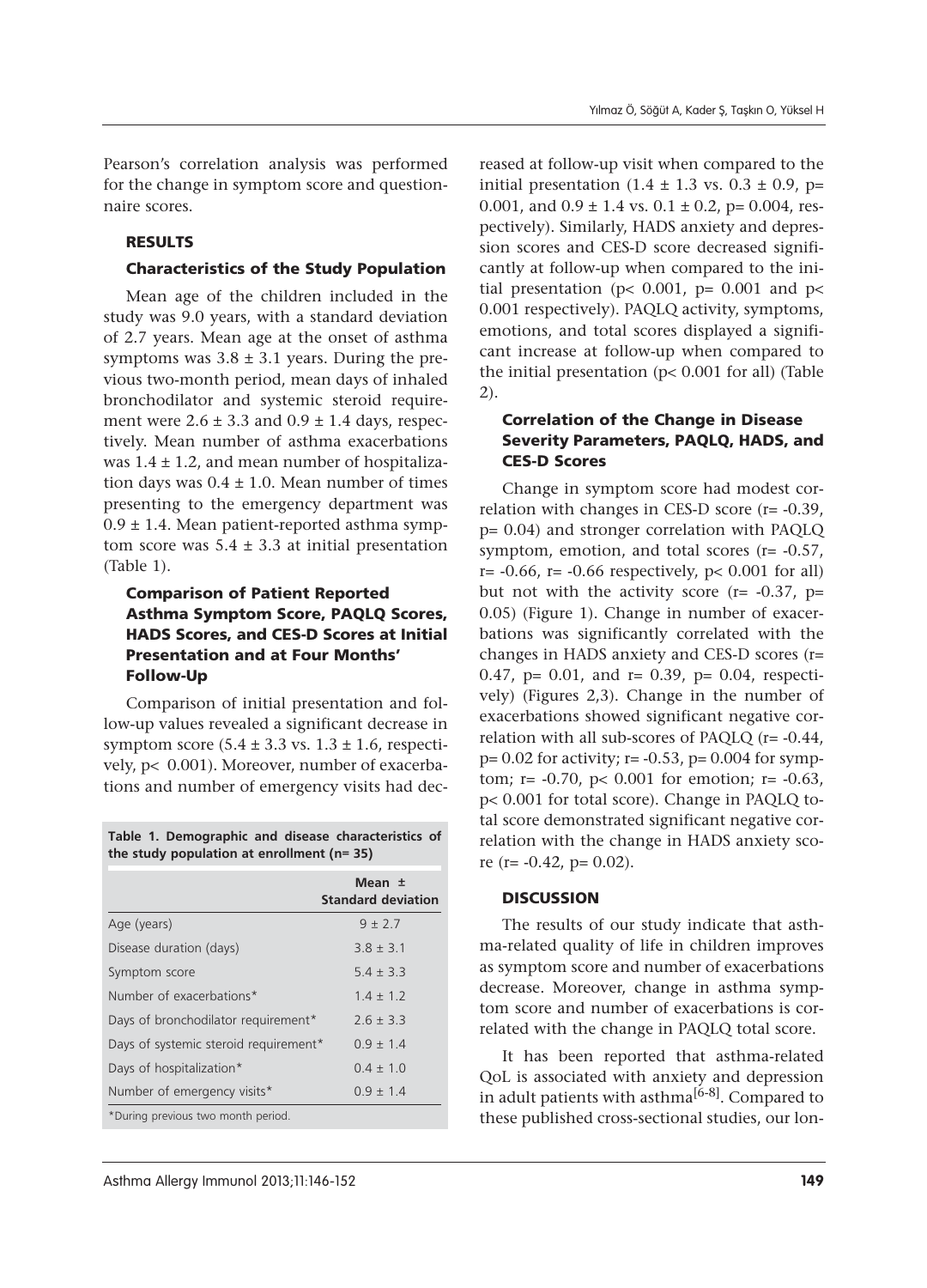|                            | Presentation*  | Follow up*     | $p^{\ast}$  |
|----------------------------|----------------|----------------|-------------|
| Symptom score              | $5.4 \pm 3.3$  | $1.3 \pm 1.6$  | < 0.001     |
| Number of exacerbations    | $1.4 \pm 1.3$  | $0.3 \pm 0.9$  | 0.001       |
| Number of emergency visits | $0.9 \pm 1.4$  | $0.1 \pm 0.2$  | 0.004       |
| HADS depression score      | $3.2 \pm 2.7$  | $1.7 \pm 2.1$  | 0.001       |
| HADS anxiety score         | $5.7 \pm 3.1$  | $2.4 \pm 2.8$  | < 0.001     |
| CES-D score                | $23.1 \pm 7.9$ | $14.8 \pm 4.6$ | < 0.001     |
| PAQLQ activity score       | $4.2 \pm 1.0$  | $6.6 \pm 0.4$  | < 0.001     |
| PAQLQ symptoms score       | $4.4 \pm 1.2$  | $6.4 \pm 0.7$  | < 0.001     |
| PAQLQ emotions score       | $4.7 \pm 0.9$  | $6.4 \pm 0.7$  | ${}< 0.001$ |
| PAQLQ total score          | $4.5 \pm 0.9$  | $6.5 \pm 0.6$  | ${}< 0.001$ |

**Table 2. Change in symptom score, PAQLQ scores, anxiety and depression parameters between initial presentation and follow up (n= 28)**

\* Mean ± standard deviation.

\*\* Student's t test

PAQLQ: Pediatric Asthma Quality of Life Questionnaire, HADS: Hospital Anxiety Depression Scale, CES-D: Center for Epidemiologic Studies Depression Scale.



**Figure 1. Correlation of the changes in symptom score and CES-D score.**

gitudinal study design demonstrates a good correlation between improvement in symptoms and improvement in QoL and thus strengthens the evidence for this important association in children. Some authors have argued that deteriorated quality of life leads to behavioral and emotional disorders in adults; some have argued that depression and anxiety lead to worse  $QoL^{[6-8,13]}$ . Clarification of the factors that influence this association and the direction of causality is important to develop



**Figure 2. Correlation of the changes in number of exacerbations and HADS anxiety score.**

appropriate therapeutic strategies both in adults and children. Thus, our results may provide clues to this in children.

Asthma is associated with increased rates of depression, and lower asthma-related QoL is associated with higher levels of depression severity[6-8]. The presence of depression or anxiety is associated with increased asthma symptom burden in children with asthma<sup>[21]</sup>. Previous cross-sectional studies have suggested that such association might reflect common factors asso-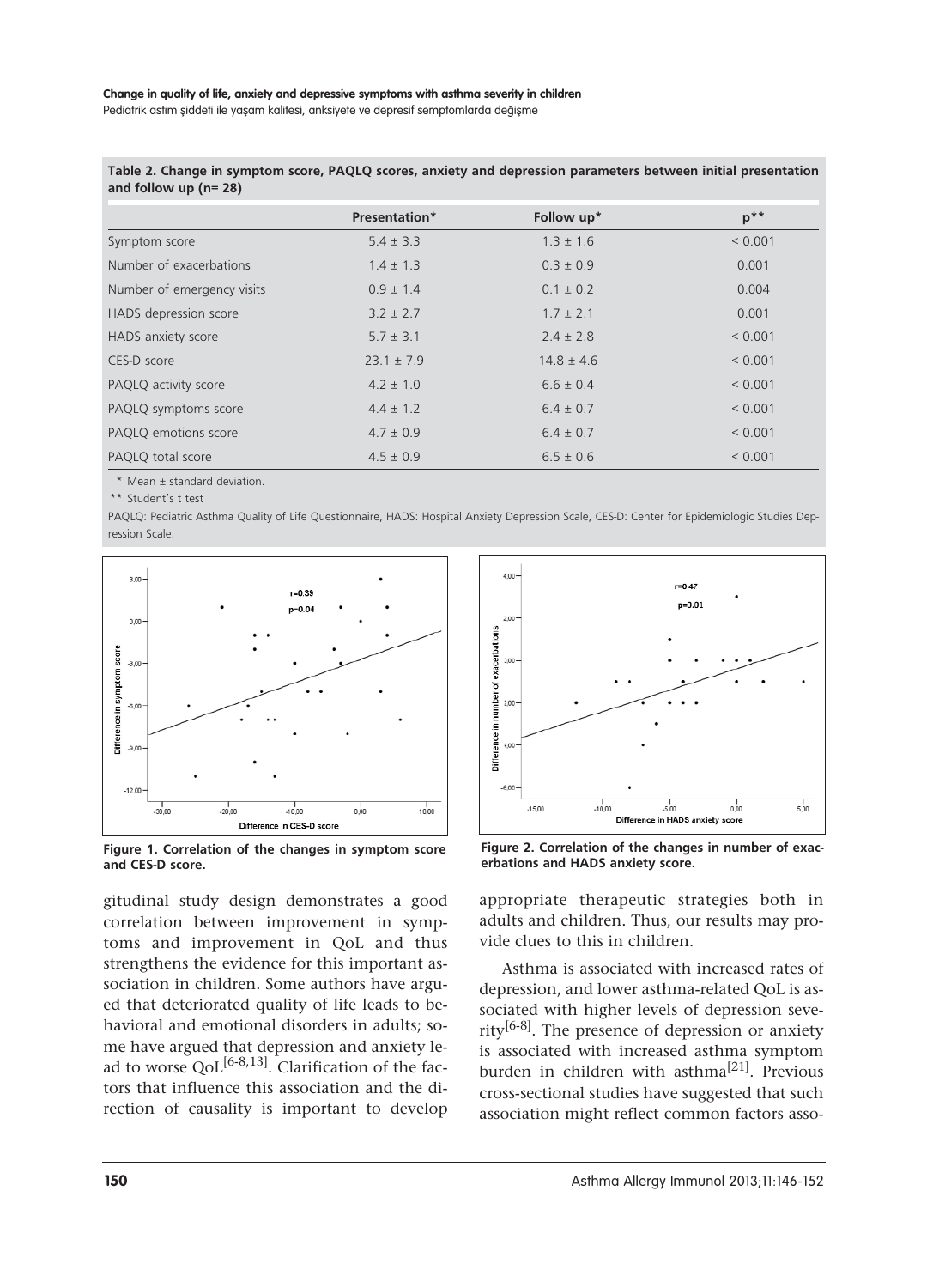

**Figure 3. Correlation of the changes in number of exacerbations and CES-D score.**

ciated with asthma and depression rather than a causal relationship between the diseases<sup>[7]</sup>. Therefore, further cohort studies were required to clarify this issue. The results of this study indicate that change in CES-D score is associated with a change in symptom score and number of exacerbations in children with asthma during follow-up. Depression decreased as symptom score and number of exacerbations decreased at the follow-up visit when compared to the initial presentation. This finding strengthens the evidence for the important association between asthma control and symptoms of anxiety and depression.

There is a high comorbidity of asthma and anxiety disorders<sup>[22]</sup>. Anxiety is associated with worse asthma presentation and outcomes, including perception of symptoms and asthma self-management, leading to a vicious cycle between asthma-related quality of life and anxiety[8]. Therefore, both elements of this cycle need to be considered when treating patients with asthma to achieve better treatment outcomes. The results of our study indicate that change in anxiety score as measured by the HADS questionnaire is significantly correlated with the changes in the number of exacerbations and PAQLQ total score during follow-up. Moreover, the results of this cohort study demonstrate that anxiety score decreased significantly after four months of follow-up as asthma-related QoL parameters and number of exacerbations improved.

Children with asthma and co-morbid depressive and anxiety symptoms have higher health care utilization and costs<sup>[23]</sup>. Moreover, they display a more severe functional disability [4]. Consideration of these facts makes the results of our study, which demonstrate improvement in depression-anxiety symptomology with improving asthma severity, significant not only for the psychological consequences of this disease but also for other aspects of asthma, such as cost and functional disability.

The major limitation of this study is that QoL might be influenced by many social and emotional factors besides asthma. This limitation was partially overcome with the use of a disease-specific measure for measurement of QoL and with exclusion of children with any other chronic diseases. The direction of cause and effect between asthma control and symptoms of anxiety and depression and QoL cannot be inferred from these data, but this study provides further justification for a cohort study design comparing exacerbation rates between patients with and without high levels of anxiety and depression at baseline.

In conclusion, the results of our study indicate a correlation of asthma severity, as predicted by symptom score and number of exacerbations, with quality of life and anxiety-depression symptoms. The longitudinal design of the study enabled us to analyze the correlation between change in asthma severity that leads to improvement in asthma-related QoL and change in depression-anxiety symptoms. These results support evaluation of children with asthma for the presence and course of depression and anxiety symptoms at initial presentation and follow-up.

#### ACKNOWLEDGEMENTS

We thank the "Methods in Epidemiologic, Clinical and Operations Research (MECOR)" team, especially Prof. A. Sonia Buist, Dr. Shannon